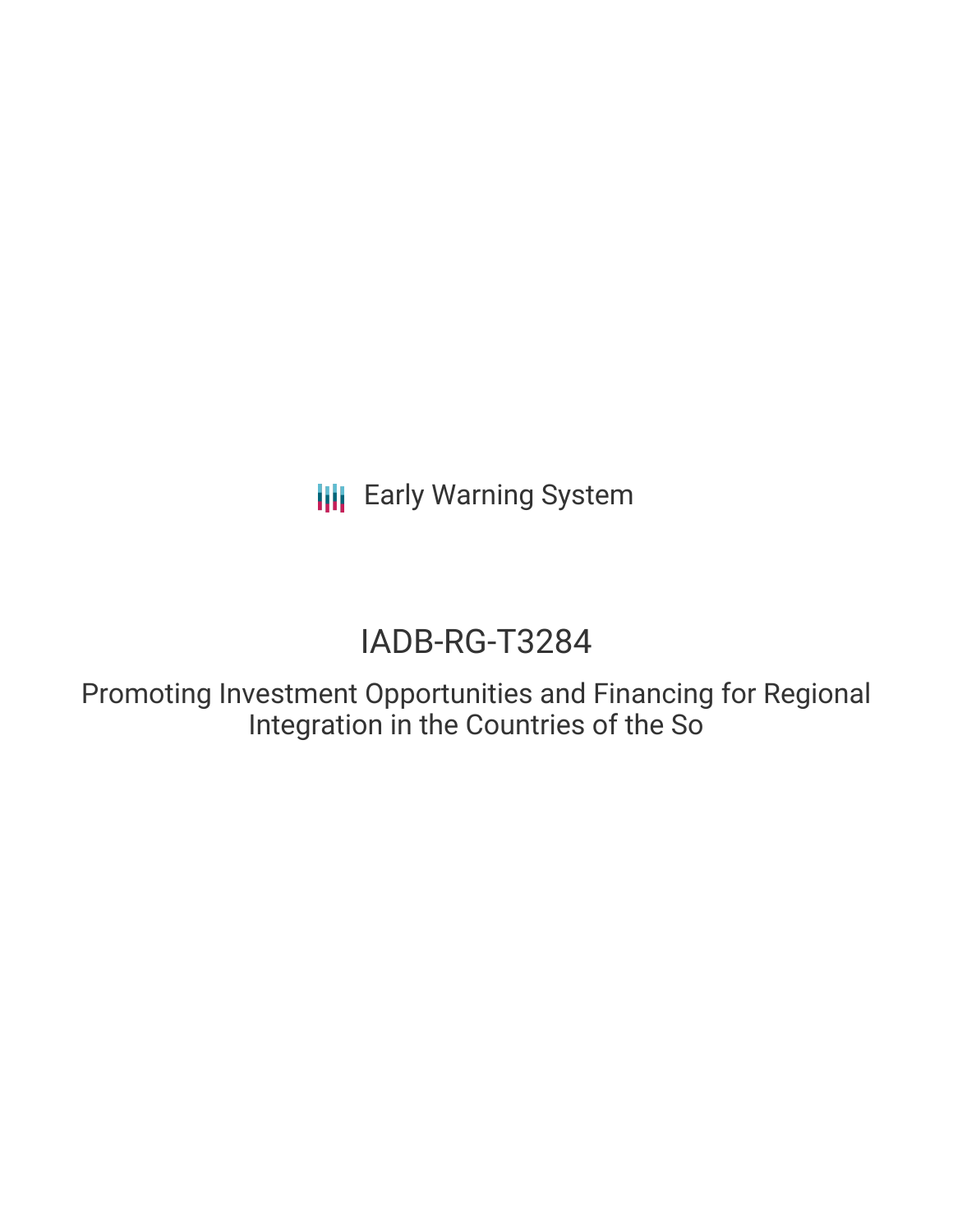

## **Quick Facts**

| <b>Financial Institutions</b>  | Inter-American Development Bank (IADB) |
|--------------------------------|----------------------------------------|
| <b>Status</b>                  | Approved                               |
| <b>Bank Risk Rating</b>        | C                                      |
| <b>Voting Date</b>             | 2018-10-01                             |
| <b>Borrower</b>                | Regional                               |
| <b>Sectors</b>                 | Finance                                |
| <b>Investment Type(s)</b>      | Grant                                  |
| <b>Investment Amount (USD)</b> | $$0.18$ million                        |
| <b>Project Cost (USD)</b>      | $$0.18$ million                        |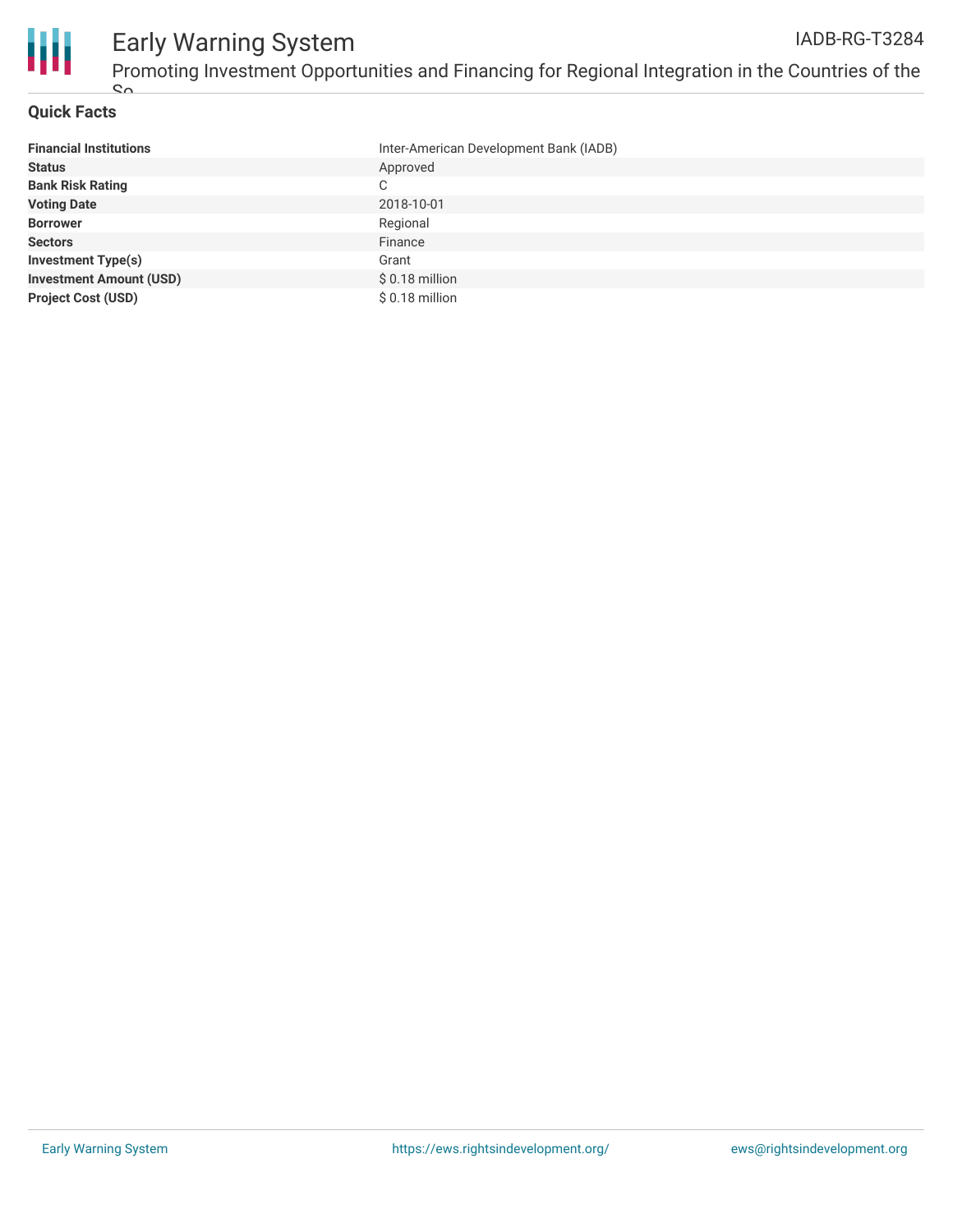

# **Project Description**

 $\mathbf{C}$ 

To support knowledge and dissemination activities with a focus on the identification, conceptualization and prioritization of regional integration projects and programs in the Southern Cone countries, enhancing the Bank's strategic positioning and its possibilities of financing and / or co-financing in the future.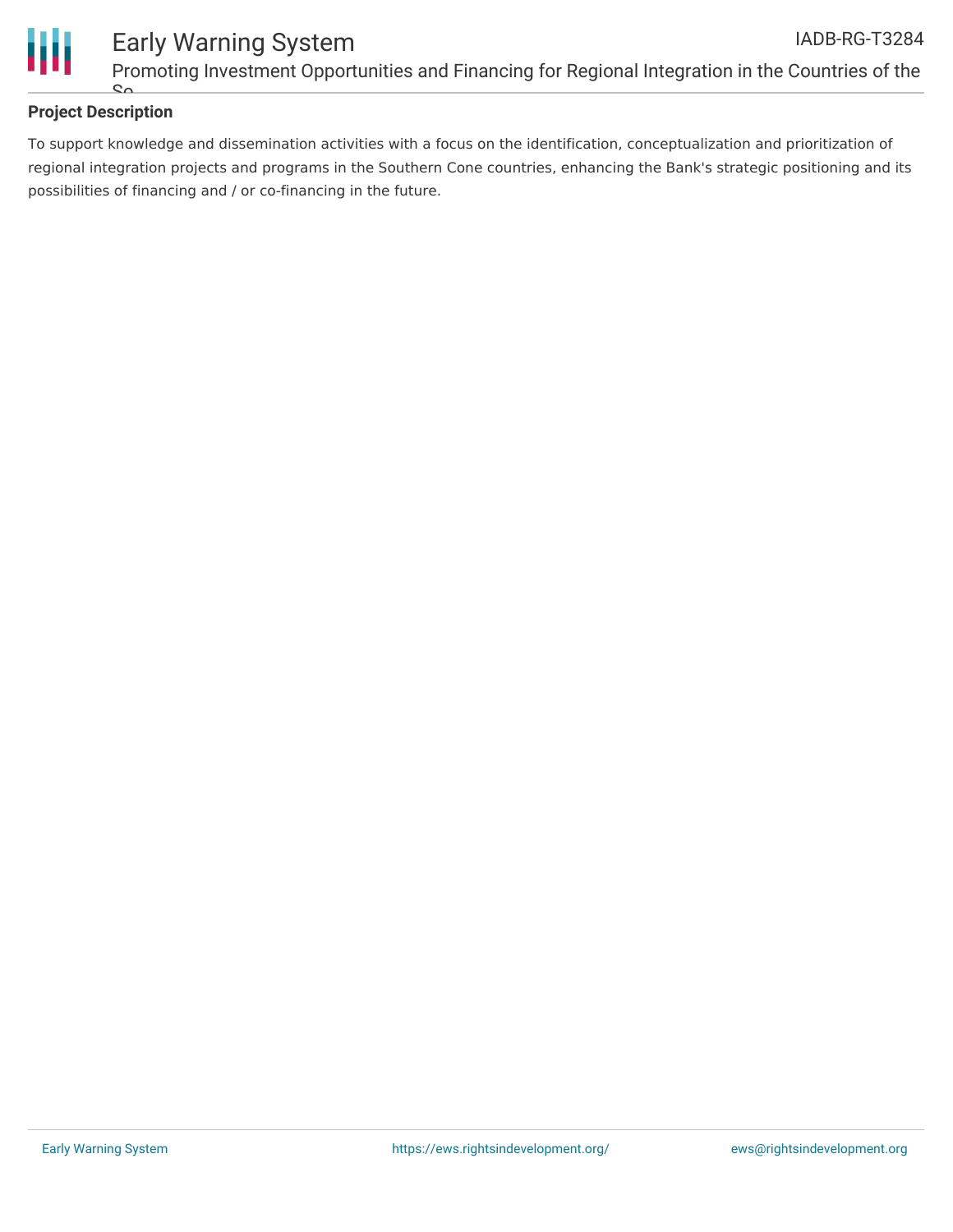

#### Early Warning System Promoting Investment Opportunities and Financing for Regional Integration in the Countries of the IADB-RG-T3284

## **Investment Description**  $\mathbf{S}$

• Inter-American Development Bank (IADB)